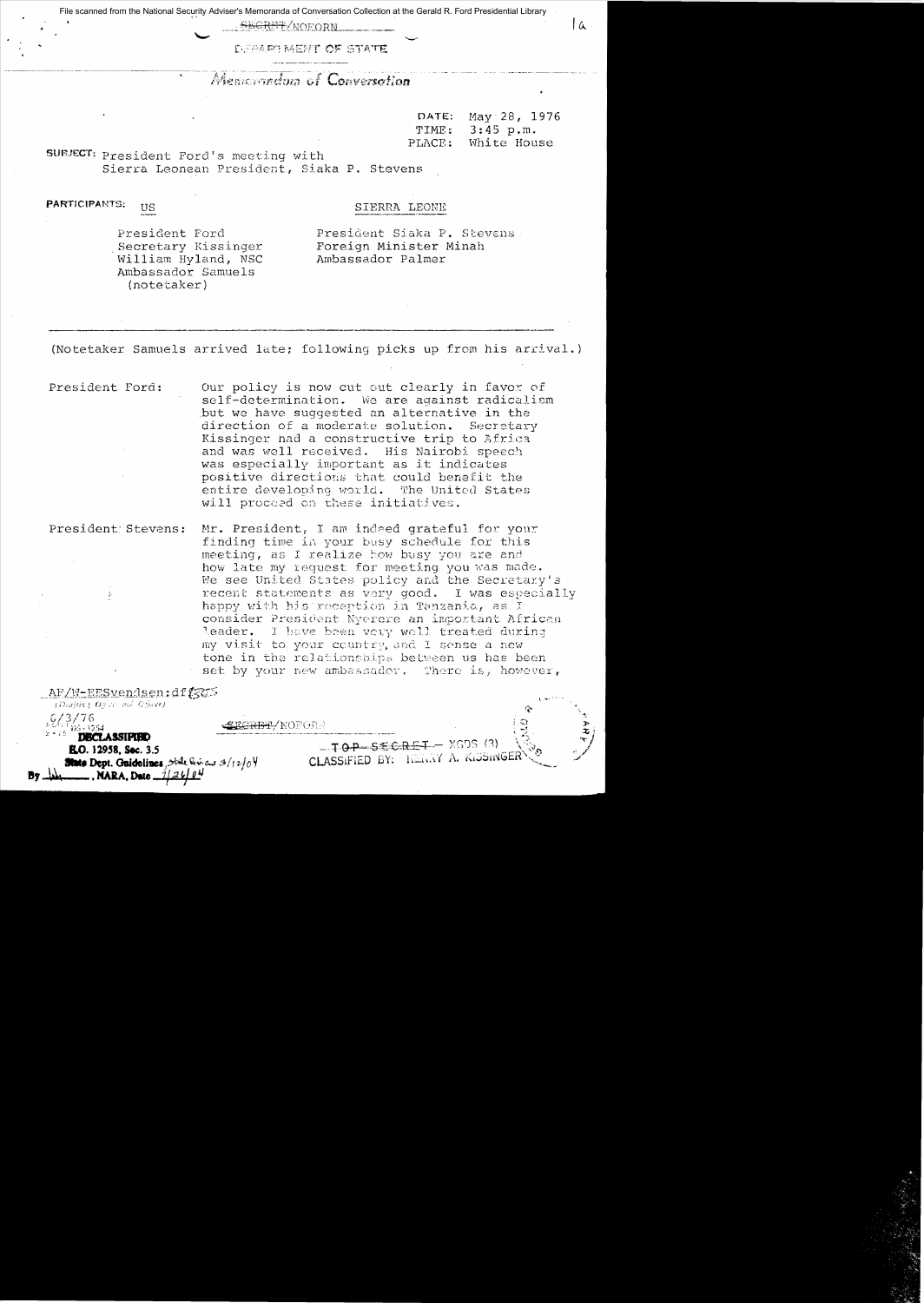one point that I wish to stress: The ties between the United States and Sierra Leone<br>should be more advanced. There is a long should be more advanced. history of contacts between American missionaries and missionary educational in-<br>stitutions in Sierra Leone. We shall never stitutions in Sierra Leone. We shall never<br>forget that history. Unfortunately, due to forget that history. a mjsunderstanding four or five years ago there was an estrangement in our relations. 1 hope that period has been forgotten. Sierra Leone knows the importance of the United States in the world. We want to United States in the world. bask under the umbrella of the united States in the future. We are working closely with Liberia and we know how close your relations are with them.

President Ford: Yes. Yesterday I said good-bye to Ambassador Peal who was leaving for Moscow after a long period in Washington.

Secretary Kissinger: There is no obstacle on the United States side to better relations. I would have stopped in Sierra Leone if there had been more time, but unfortunately I had to cut out certain friendly countries. I did, however, ask President Tolbert to send a message to you informing you what we had talked about.

NOFORN

President Stevens: Yes, he sent his Foreign Minister to see me... There is one book you should read that indicates that old relationships between Sierra Leone and the United States<br>exist. It is called Amistade. It is exist. It is called Amistade. about a slave ship that was heading from Africa to the United States. As it neared New York, the slaves gained control of the ship. There was an extensive legal dispute over whether the slaves had done right or wrong. Eventually these slaves were freed and returned to Sierra Leone where they had a significant impact.

<del>ET</del>/NOFORN

---~--'-~'--'"'-----"----"----'--"'-,;--- '--~------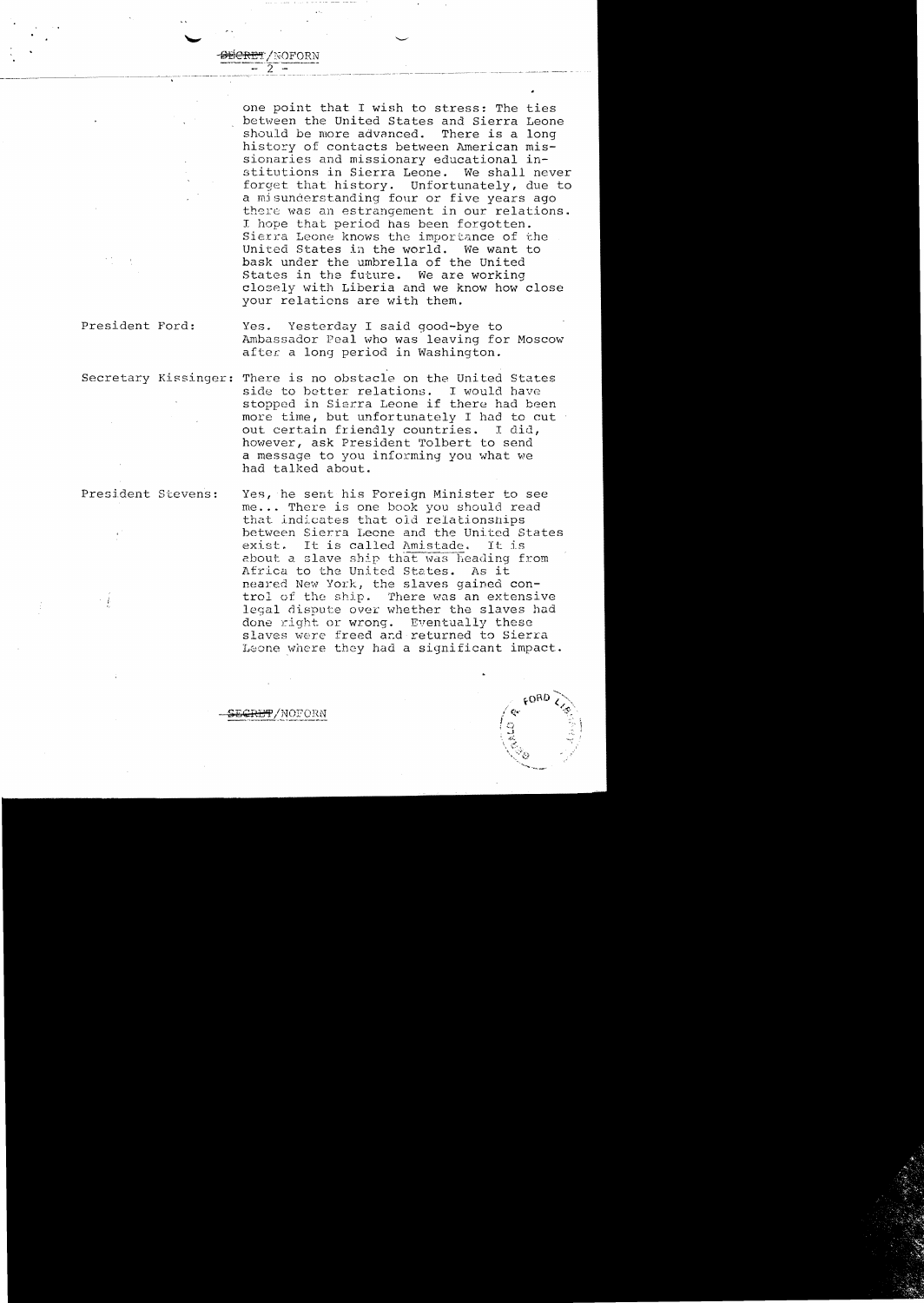President Ford:

I would like to read that book; maybe the Library of Congress has a copy.

President Stevens: When I was at Bethlehem the other day I talked with the Chairman of Bethlehem Steel who has a sister who was a mis-<br>sionary in Sierra Leone. There were sionary in Sierra Leone. many missionaries from Ohio and the Mid-West. They started important educational institutions in our country such as Albert Academy.

SE<del>CRET</del>/NOFORN - 3

President Ford: Are there many American missionaries today?

President Stevens: Yes, but their number is increasing. They are still performing very valuable services.

Secretary Kissinger: Mr. President, what outstanding problems do you see between the United States and Sierra Leone.

President Stevens: Several years ago the United States considered my government leftist. Some con-<br>sidered me a communist. They felt I was sidered me a communist. They felt I was<br>leaning to Sekou Toure. That's foolish. leaning to Sekou Toure. I am old enough to be his father. We were not leaning any way.

Secretary Kissinger: Yes, there was a period when there was tension in our relations but that should not affect our relations today.

President Ford: Yes, we want to work with you. We con sider your country a bulwark of strength in that part of the world in spite of ... your size.

President Stevens: (smiles in obvious satisfaction.)

President Ford: In fact, I am sending my close friend, Governor Scranton, to Sierra Leone next month.

President Stevens: Yes. I have changed my schedule so that I can be in Freetown when he arrives ... We have lea~ned that a flag flying in dependence does not mean very much.  $_{\rm c}$ 

**SEGRET**/NOFORN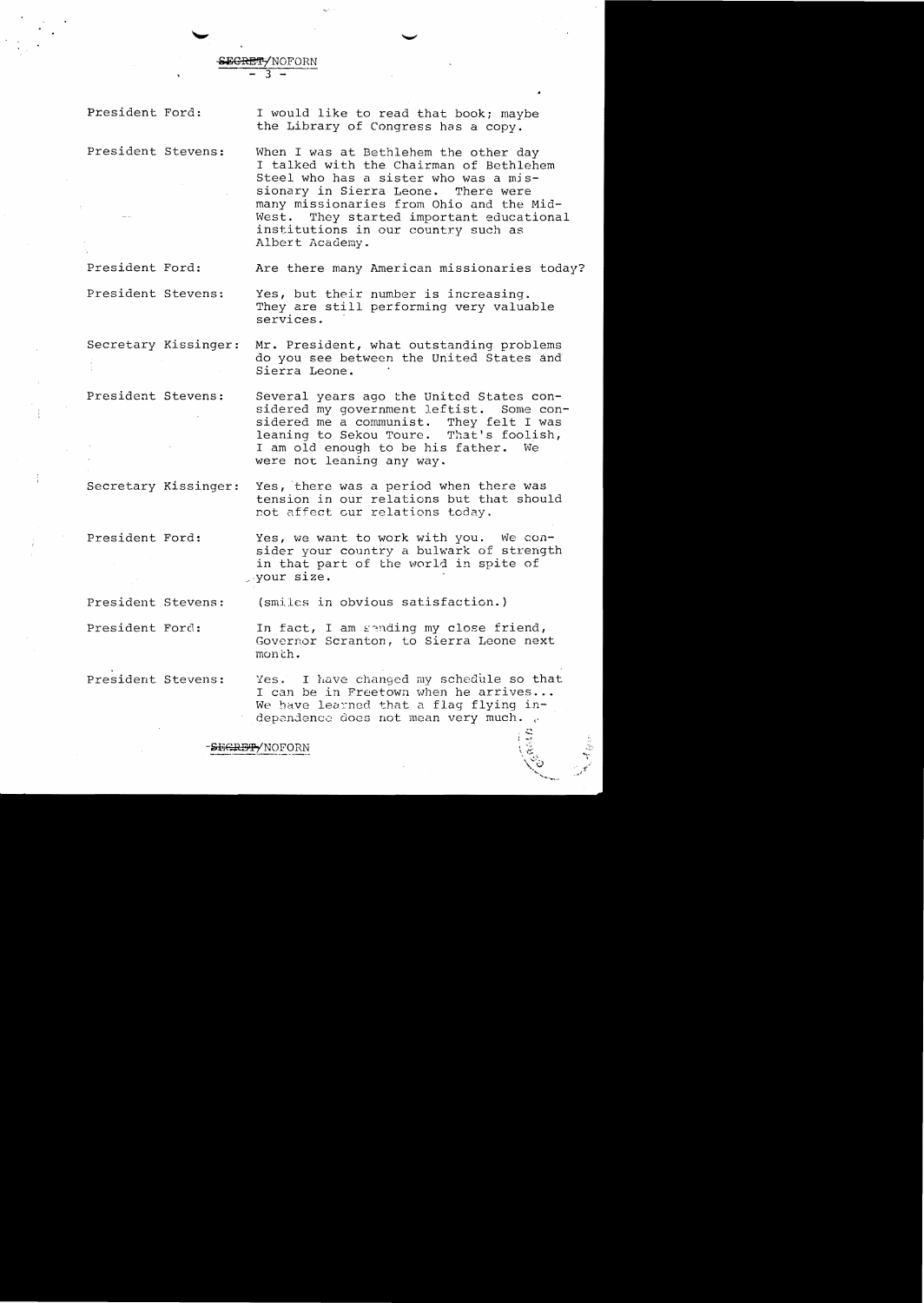**&BERET-**NOFORN  $\overline{4}$  -

properly.

President Ford:

That's right; you can't eat independence.

Our policy presently is to try to attract private investors. We treat investors

Where might there be opportunities for private investors in Sierra Leone?

President Stevens:

President Ford:

President Stevens:

Our first priority is in agriculture. One important area is mining. Three quarters of our country has not been surveyed geologically. We are very anxious about that. Last year an iron ore mine that had been active for many years closed down. That seriously hurt our economy. Bethlehem Steel indicated that they would be interested in a three year exploration license of a new site in Tonkilili and that perhaps they can use some"of the facilities of the closed mine at Marampa. We are pleased about that. We are also pleased at the good reception that we received at the IMF and IBRD.

President Ford:

President Stevens:

President Ford:

Ambassador Palmer:

President Stevens:

Can any of your agricultural products be exported?

We formerly exported rice but as our population grew we had to import it. We would like to return to exporting rice. We also export palm kernels, cocoa, coffee and rubber, although nowhere on the scale of Liberia.

Do we have a student exchange program in Sierra Leone?

Yes, with Kalamazoo College.

<del>CRET/</del>NOFORN

Yes. The exchanges are going satisfactorily. Three of our parliamentarians are touring the united States now. Then there are your Peace Corps volunteers. They are doing very good work. They will especially go to parts of our country up country that our people won't go to.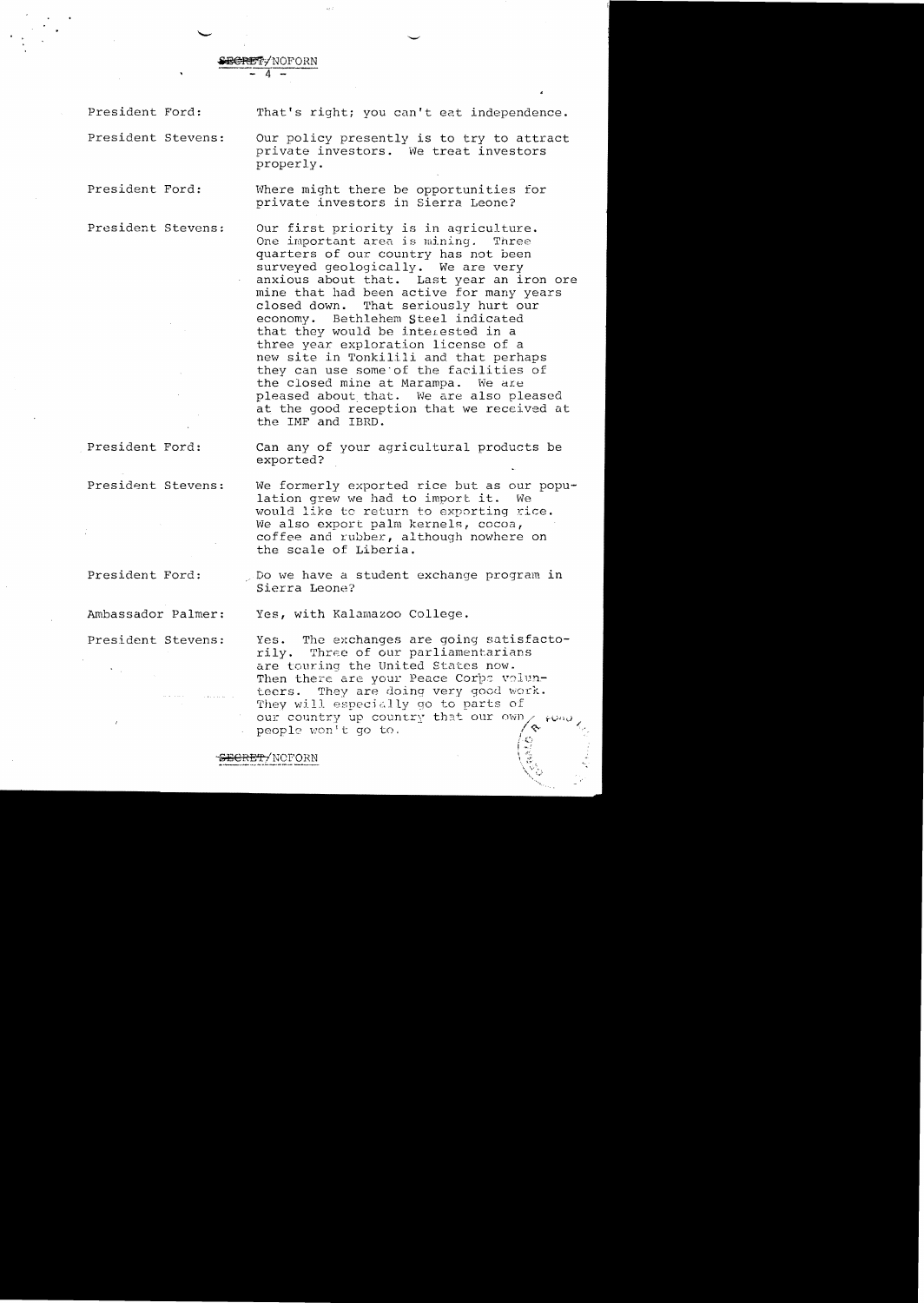President Ford:'

I am glad to hear that the Peace Corps is doing a good job. We have been trying to encourage older people to join the Peace Corps, especially those with mechanical skills. Do you have any of those in your country?

Yes, we have some older ones but most of curs are younger and involved in teaching. We would like to get more of those with skills. We would particularly like to get some to assist on

our self-help projects--building hospitals, schools and roads.

Fon. Minister Minah:

President Ford:

Have you had a chance to meet any members of Congress while you have been here?

Yes and Congress is in recess... Well, Mr. President, we are anxious to work with you to improve our relations. Let me assure you that this Administration will pursue the new southern Africa policy vigorously. We would be grateful for any counsel you might

President Stevens: No. I have been on a very tight schedule.

President Ford:

President Stevens:

secretary Kissinger:

We shall work closely with President Tolbert on these matters, but let me assure you that I feel your policy is on the right course.

give us on that.

At the OAU meeting in July there is one thing that is very important. We hope that the resolutions will take account of the efforts the United States is making and that the OAU doesn't attack us on issues we care about. We have our own domestic critics too. If cur change of policy is not reflected in a lessening of the criticism our critics will be given added ammunition and ask what positive results the united States will get from such a changed policy.

<del>-SECRET/</del>NOFORN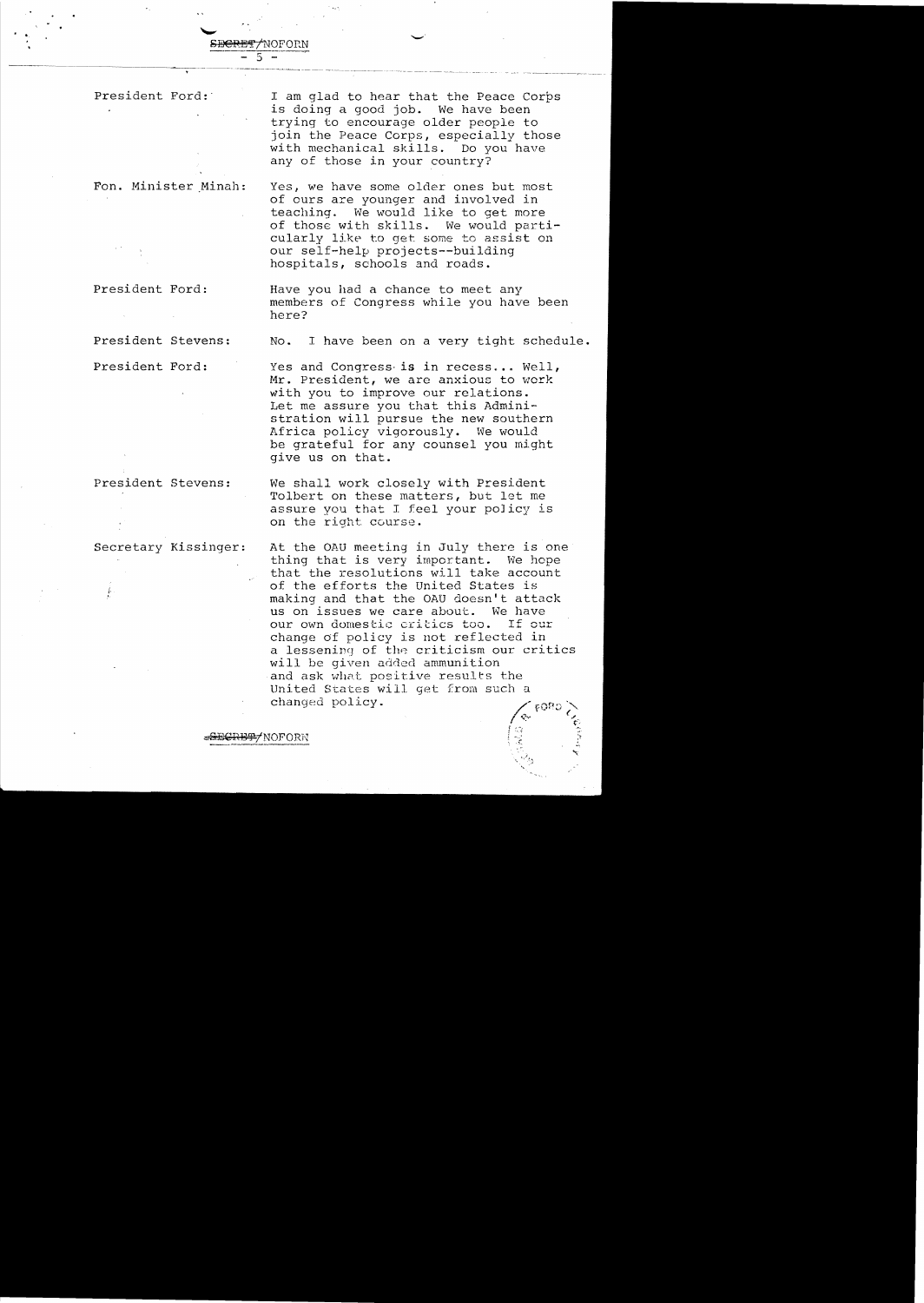SE<del>GRET</del> AOFORN

President Ford: Yes, that is very important.

President Stevens: Yes, we have been quite disillusioned internationally, especially over the high oil prices and the failure of the oil countries to help us. We feel that no one is paying attention to us.

Fan. Minister Minah:

Mr. President, we also wanted to mention appreciation for our having been returned to the list of countries that<br>receive United States assistance. I receive United States assistance. know what hard work Ambassador Samuels went through on our behalf and I know how much we appreciate that.

President Ford: Yes, we will begin that assistance in the fiscal year 1977 budget. That begins in October.

**EPAROFORN** 

Fon. Minister Minah: When Secretary Kissinger did not visit Freetown it made us feel a bit left out.

Secretary Kissinger: I was short of time but did ask President Tolbert to brief you and now Governor Scranton, a close friend of the President and me as well, will be visiting Sierra Leone soon.

President Stevens:

Thank you very much, Mr. President, for giving so graciously of your time.